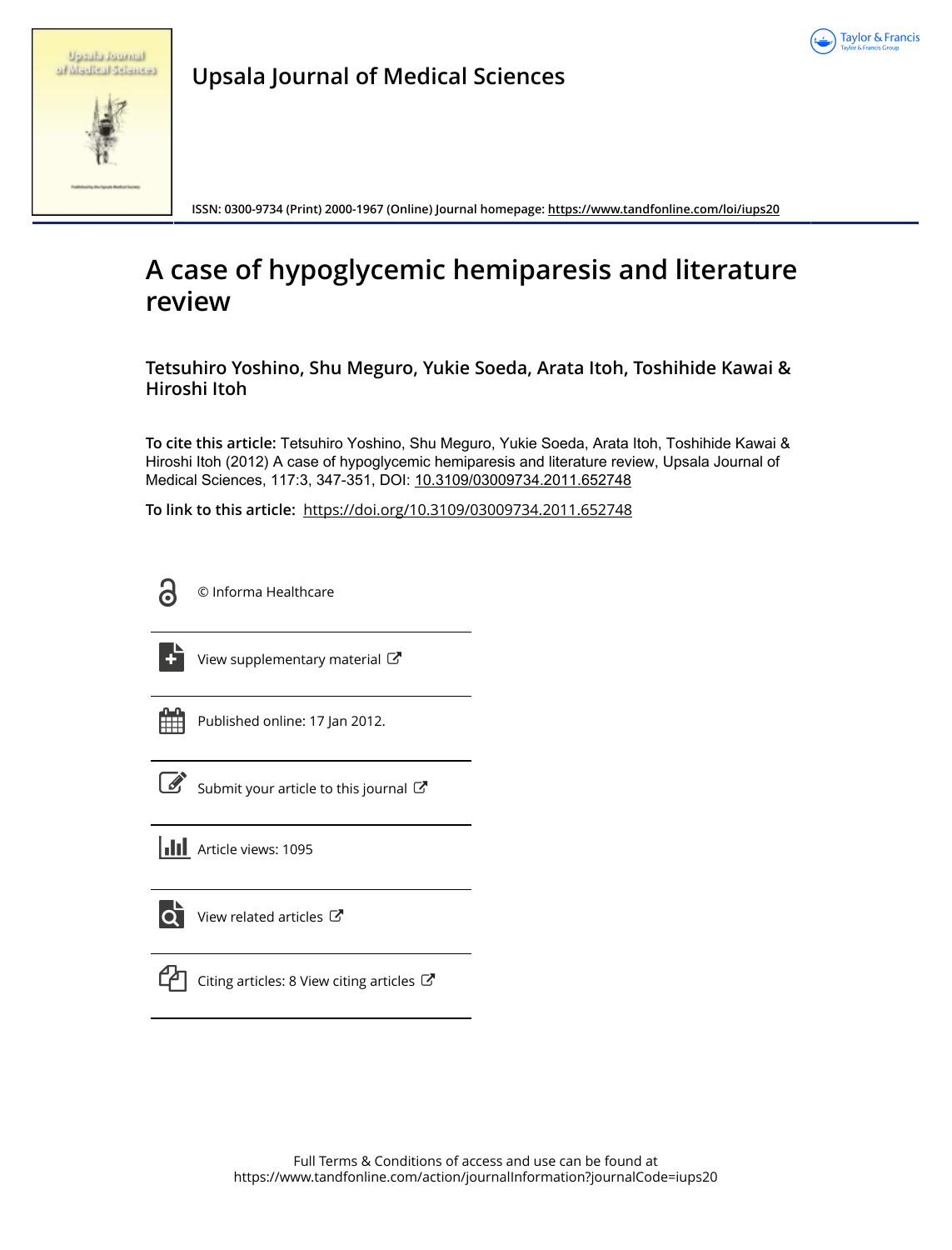### CASE REPORT

# A case of hypoglycemic hemiparesis and literature review

## TETSUHIRO YOSHINO, SHU MEGURO, YUKIE SOEDA, ARATA ITOH, TOSHIHIDE KAWAI & HIROSHI ITOH

Division of Endocrinology, Metabolism and Nephrology Department of Internal Medicine Keio University, School of Medicine, Shinjuku, Japan

#### Abstract

An 89-year-old man with diabetes treated with metformin 500 mg/day and glimepiride 4 mg/day was hospitalized because of hypoglycemic right hemiparesis and dysarthria (casual glucose value 1.8 mmol/L), which resolved quickly following administration of 40 mL of 40% dextrose. Hemiparesis is a rare symptom (4.2%) of hypoglycemia. There are about 200 case reports of hypoglycemic hemiparesis. The average glucose level at which hemiparesis developed was 1.8 mmol/ L. Right-sided hemiparesis predominated (R 66%; L 34%). On imaging studies, abnormal findings were frequently observed in the internal capsule or splenium of the corpus callosum. The mechanism of hemiparesis is not fully understood. The existence of cases in which hypoglycemia cannot be distinguished from stroke on imaging studies suggests the importance of measurement of the blood glucose level when the symptoms of stroke are first recognized.

Key words: Diabetes, glimepiride, hypoglycemic hemiparesis, magnetic resonance, metformin

#### Introduction

Lawrence Tierney stated: 'A stroke is never a stroke until it has received 50 of D50'. This maxim highlights hypoglycemic hemiparesis and means that hypoglycemia should not be forgotten when treating a patient who is suspected to have had a stroke.

According to one retrospective chart review of 59 patients, the most common neuroglycopenic symptoms are confusion (83%) and personality change (64%), while the most common autonomic complaints are diaphoresis  $(69\%)$  and tremor  $(24\%)$  (1).

Hemiparesis is a rare sign of hypoglycemia (2–4) and is often overlooked. In such cases, unwarranted investigations (such as head computed tomographic scan) and treatment (such as oral aspirin) are performed (5,6).

We here present a case of hypoglycemic hemiparesis and a review of the previous literature.

#### **Case**

An 89-year-old man with a 20-year history of type 2 diabetes mellitus was hospitalized because of a hypoglycemic attack. He had regularly attended the Department of Geriatric Internal Medicine because of hypertension and dyslipidemia. He had a previous history of cerebral infarction of the right corona radiata, bleeding gastric ulcer, hyperuricemia, chronic kidney disease (stage 3), benign prostatic hypertrophy, and stable angina. His medication included metformin 500 mg/day, glimepiride 4 mg/day, aspirin 100 mg/day, omeprazole 10 mg/day, allopurinol 100 mg/day, pravastatin sodium 10 mg/day, and naftopidil 50 mg/day. He had been smoking half a pack a day for 70 years. On his last regular visit in July 2010, glycated hemoglobin (HbA1c) was 6.9%, and his usual medications were prescribed. In September 2010 he reported that his physical condition had been poor, and he had been eating only a small lunch

(Received 30 November 2011; accepted 19 December 2011) ISSN 0300-9734 print/ISSN 2000-1967 online 2012 Informa Healthcare DOI: 10.3109/03009734.2011.652748

Correspondence: Tetsuhiro Yoshino, Division of Endocrinology, Metabolism and Nephrology Department of Internal Medicine Keio University, School of Medicine, Shinjuku, 160-8582, Japan. E-mail: tetta213@yahoo.co.jp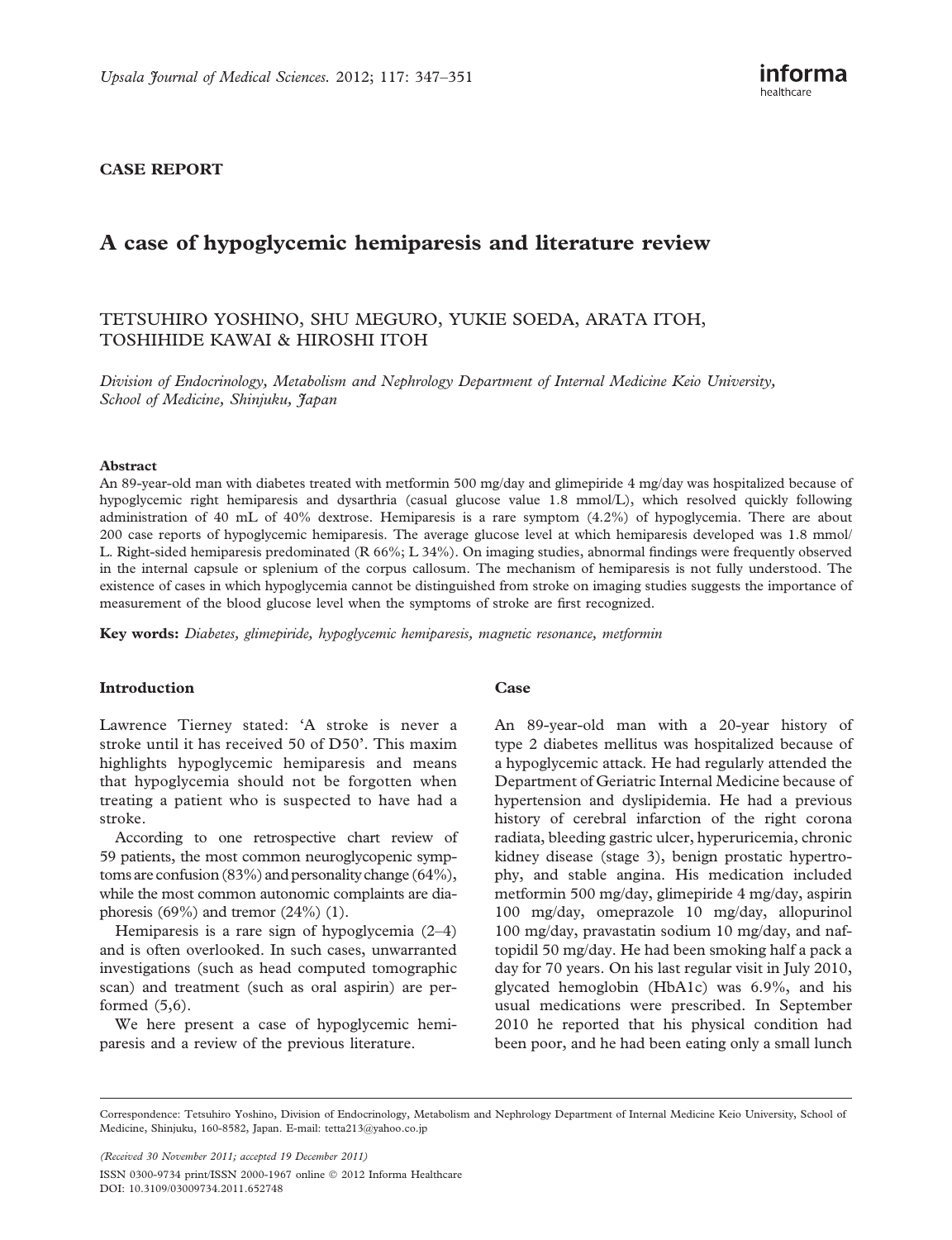but taking his regular medications. When he called his family, dysarthria was noticed. Because right hemiparesis developed the next morning, he was brought to our emergency room with his daughter.

On physical examination, he had intact cranial nerves except for dysarthria, a shallow right nasolabial fossa, tongue deviation to the right, and muscle weakness of the right arm with symmetrical, not brisk reflexes. He had no ataxia or numbness, but had decreased vibration sense at both ankles. Body mass index was 21.4, blood pressure was 123/54 mmHg, and heart rate was regular and 64 beats per minute. Body temperature was  $36.7^{\circ}$ C, and Glasgow coma scale was 14 (E4V4M6). He could say his name but not 'pen' or 'glasses'. There were no other remarkable findings on physical examination including conjunctivae, oral mucosa, cervical lymph nodes, thyroid, heart, respiratory sounds, abdomen, and skin.

Laboratory findings showed hypoglycemia (casual glucose value 1.8 mmol/L), worsening of renal dysfunction (urea nitrogen 12 mmol/L, creatinine 0.22 mmol/L), anemia (hemoglobin 9.8 g/dL, hematocrit 29.2%), hyperkalemia (5.8 mmol/L), and decreased high-density lipoprotein cholesterol  $(0.62 \text{ mmol/L})$ . The rest of the findings were normal, including complete blood cell count, coagulation tests, serum transferases, sodium, calcium, phosphate, and C-reactive protein. Glycated hemoglobin (HbA1c) was 6.9%, and glycated albumin was 21.6% on admission.

Because of the laboratory findings, 40 mL of 40% dextrose solution was given intravenously. Blood glucose level rose to 9.6 mmol/L, his signs resolved quickly, and hypoglycemic hemiparesis was diagnosed. Glimepiride, metformin, and valsartan were discontinued. As the neurological signs disappeared quickly on improvement of blood glucose, it was easy to exclude an ischemic stroke. Emergency head imaging was not done. After 48 hours' observation, he was discharged, and no relapse of hypoglycemic attack has been documented to date. The 24-hour urine collection showed no microalbuminuria, and creatinine clearance was calculated as 29 mL/min. He had no diabetic retinopathy. One month after discharge, head magnetic resonance imaging showed only old multiple cerebral infarcts, which did not differ from the previous imaging findings.

#### Glycated hemoglobin

The value of HbA1c (%) is estimated as an NGSP (National Glycohemoglobin Standardization Program) equivalent value (%) calculated by the formula HbA1c (%) = HbA1c (JDS: Japan Diabetes Society)  $(\%) + 0.4\%$ , based on the relational expression of HbA1c (JDS) (%) measured by the previous Japanese standard substance and measurement methods and HbA1c (NGSP) (7).

#### Literature search

A search of MEDLINE from January 1950 to December 2010 was conducted, and of ICHUSHI from January 1983 to December 2010. ICHUSHI is an abbreviation for Igaku-Chuo Zasshi (Japanese Central Review of Medicine), the Japanese database for medical journals, produced by the Japan Medical Abstract Society, the largest database of medical articles in Japan, and includes more than 5,000 journals, with many published articles and abstracts of scientific meetings, mainly written in Japanese.

Articles were searched for using the keywords 'hypoglycemic hemiplegia', 'hypoglycemic hemiparesis', combined with the keyword 'hypoglycemia', 'hemiplegia', or 'hemiparesis'. Only the abstract was read if the relevant article was written in a foreign language. We also searched the reference lists of the included studies/articles (Appendices 1–3, can be found online at http://informahealtcare.com/doi/abs/ 10.3109/03009734.2011.652748.).

#### **Discussion**

The present case of hypoglycemic hemiparesis developed in a patient who was receiving treatment for type 2 diabetes mellitus. It is thought that there were two causes of hypoglycemia in this case. First, he took his medications as usual though the amount of food ingested decreased on the days he was sick. Second, there was a delay in the excretion of glymepiride because of decreased renal function due to his age, diabetic nephropathy, and a further decrease due to dehydration. Dehydration was confirmed by history and hemoconcentration in his laboratory data. It is assumed that the risk of hypoglycemia would be increased by delayed glimepiride excretion in an elderly patient with decreased kidney function (8,9).

As for metformin, because of the increased risk of fatal lactic acidosis, it is recommended that it is not used in patients with decreased renal function (10). We discontinued metformin in this patient after this episode, although it is reported that it may be used safely if glomerular filtration rate does not fall below 30 mL/min (11).

In our literature review we found about 200 reported cases of hypoglycemic hemiparesis to date (2–6,12–66) since the two cases reported by Ravid and one case reported by Diecke in 1928 (12,13).

In general, sympathetic nervous symptoms and impaired consciousness are the major symptoms of hypoglycemic attack, and hemiparesis is rare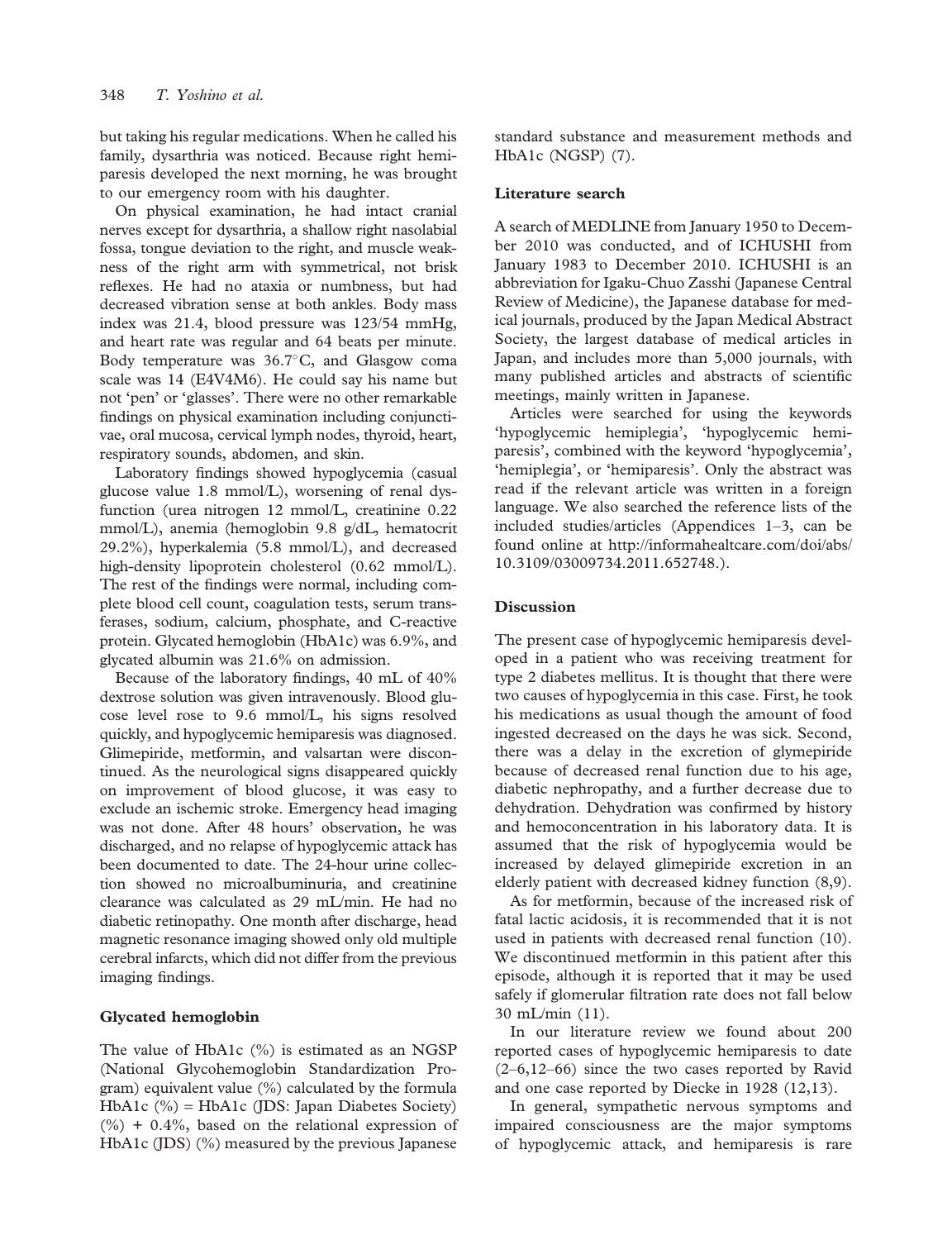(7 of 168 cases  $(4.2\%)$ ) (2-4). There was no difference based on sex, age, or cause of hypoglycemia. The average blood glucose level at which hemiparesis developed was 1.8 mmol/L (95% confidence interval 1.7–2.0). Although we did not take an electroencephalogram in this case, a previous case report pointed out that almost the same level of blood glucose could be a threshold of electroencephalographic changes during hypoglycemia (67). These facts suggested there was a threshold to maintain the brain functions at this glucose level. Hemiparesis showed a rightsided predominance (right 66%; left 34%), but the reason is unclear. The difference in metabolism or the density of neuronal tissue between the hemispheres might contribute to the increased vulnerability of the right hemisphere to hypoglycemia (68). However, not all the cases may have these differences.

The mechanism of hemiparesis is not well understood either. Vasospasm, failure of blood flow autoregulation, and change in hypoglycemic tolerance are hypothesized (16). Hypoglycemic vasospasm is observed in the coronary artery (69,70). Hypoglycemic cerebral artery spasm could explain the transient changes on imaging studies. A previous case report suggested that hypoglycemia could cause a brain cell injury in the same way as hypoxia or ischemia (71). The mechanism of vasospasm is also unknown.

There are various possible causes of hypoglycemia, including attempted suicide (57), accidental ingestion by infant (39), and insulin shock treatment for schizophrenia (72). Furthermore, there is an overwhelming number of different oral hypoglycemic agents and insulin for the treatment of diabetes.

Twenty-two case reports showed abnormal findings on computed tomography (CT), single-photon emission computed tomography (SPECT), diffusionweighted images (DWI), or apparent diffusion coefficient (ADC) mapping of magnetic resonance imaging (MRI). An abnormal finding was observed on the contralateral side or both sides of the internal capsule in 13 (65%) of 22 cases, and in the splenium of the corpus callosum in 6 cases (30%). There are some case reports of abnormal findings in the cortical layer, putamen, corona radiata, and pons. In previous reports, the vulnerable portions of the brain in case of hypoglycemic encephalopathy were the cerebral cortex, basal nuclei, substantia nigra, hippocampus, thalamus, or hypothalamus (73,74). In contrast, imaging abnormality was pointed out in the internal capsule or the splenium of the corpus callosum in many case reports of hypoglycemic hemiparesis.

The time from onset to treatment is mentioned as one of the prognostic factors of hypoglycemia (75). The existence of cases in which hypoglycemia cannot be distinguished from stroke on imaging studies suggests the importance of measurement of the blood glucose level when the symptoms of stroke are first recognized.

#### Conclusion

We report a case of hypoglycemic hemiparesis. It is an important differential diagnosis of stroke, though hemiparesis is a rare symptom of hypoglycemia. Right-sided hemiparesis predominates, and a transient ischemic focus in a site corresponding to a symptom may be seen on brain imaging. In patients who present with stroke, it is important that the initial treatment regimen must bear in mind the possibility of hypoglycemia.

Declaration of interest: The authors report no conflicts of interest. The authors alone are responsible for the content and writing of the paper.

#### References

- 1. Dizon AM, Kowalyk S, Hoogwerf BJ. Neuroglycopenic and other symptoms in patients with insulinomas. Am J Med. 1999;106:307–10.
- 2. Daggett P, Nabarro J. Neurological aspects of insulinomas. Postgrad Med J. 1984;60:577–81.
- 3. Hazard J, Simon D, Perlemuter L, Requeda E, Jamin C, Julien M, et al. [Insulinoma: diagnostic elements. 13 cases]. Presse Med. 1985;14:1775–8.
- 4. Malouf R, Brust JC. Hypoglycemia: causes, neurological manifestations, and outcome. Ann Neurol. 1985;17:421–30.
- 5. Webber AP, Benjamin C. Wandering hemiparesis. J R Soc Med. 2004;97:26–7.
- 6. Holstein A, Lankes HG, Egberts EH. [Diagnostic pitfalls in sulfonylurea-induced neuroglycopenic syndrome with hemiparesis, dysphasia and somnolence]. Med Klin (Munich). 1998;93:374–7.
- 7. Seino H, Nanjo K, Tajima N, Kadowaki T, Kashiwagi A, Araki E, et al. The Committee of Japan Diabetes Society on the diagnostic criteria of diabetes mellitus. Report of the Committee on the classification and diagnostic criteria of diabetes mellitus. J Jpn Diabetes Soc. 2010;53:450–67.
- 8. Rosskamp R, Wernicke-Panten K, Draeger E. Clinical profile of the novel sulphonylurea glimepiride. Diabetes Res Clin Pract. 1996;31(Suppl):S33–42.
- 9. Langtry HD, Balfour JA. Glimepiride. A review of its use in the management of type 2 diabetes mellitus. Drugs. 1998;55: 563–84.
- 10. Nathan DM, Buse JB, Davidson MB, Ferrannini E, Holman RR, Sherwin R, et al. Medical management of hyperglycemia in type 2 diabetes: a consensus algorithm for the initiation and adjustment of therapy: a consensus statement of the American Diabetes Association and the European Association for the Study of Diabetes. Diabetes Care. 2009; 32:193–203.
- 11. Shaw JS, Wilmot RL, Kilpatrick ES. Establishing pragmatic estimated GFR thresholds to guide metformin prescribing. Diabet Med. 2007;24:1160–3.
- 12. Diecke O. Angiospastic hemiplegia as hypoglycemic reaction. Dtsch Med Wochenschr. 1928;54:1375–80.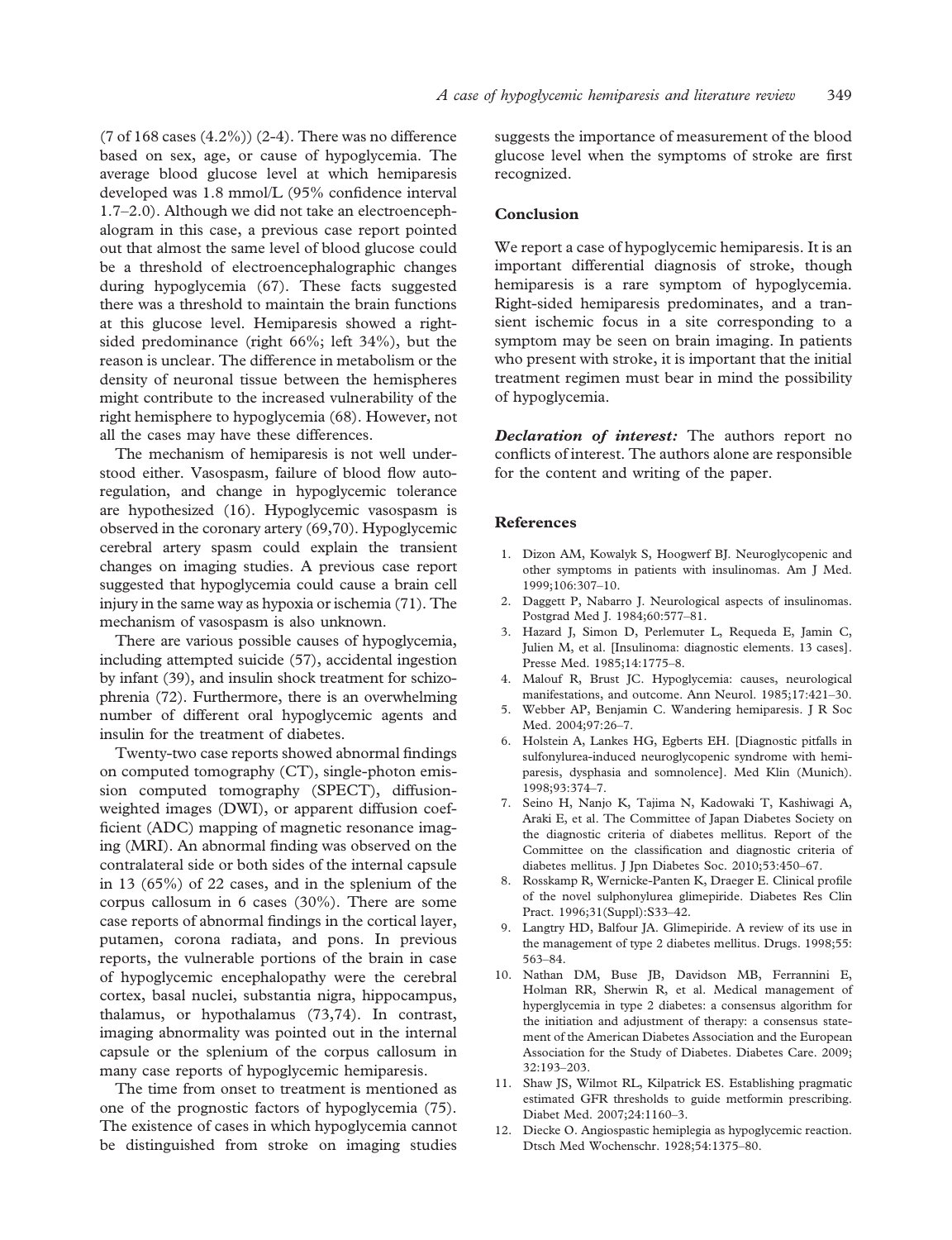- 350 T. Yoshino et al.
- 13. Ravid JM. Transient insulin hypoglycemic hemiplegias. Am J Med Sci. 1928;175:756–69.
- 14. Criscitiello M Jr, Messer ER. Neurologic phenomena in the course of the treatment of diabetes. N Engl J Med. 1931;205: 1246–9.
- 15. Albert-Weil J. [Transitory hemiplegia due to hypoglycemia; localization of neuroencephalic effects of hypoglycemia; sugar therapy in neurology and neuro-psychiatry]. Paris Med. 1951; 41:380–5.
- 16. Montgomery BM, Pinner CA. Transient hypoglycemic hemiplegia. Arch Intern Med. 1964;114:680–4.
- 17. MacDonald JT, Brown DR. Acute hemiparesis in juvenile insulin-dependent diabetes mellitus (JIDDM). Neurology. 1979;29:893–6.
- 18. Silas JH, Grant DS, Maddocks JL. Transient hemiparetic attacks due to unrecognised nocturnal hypoglycaemia. Br Med J (Clin Res Ed). 1981;282:132–3.
- 19. Penman WA, Johnson JK. Recurrent hemiplegia due to hypoglycaemia. Postgrad Med J. 1982;58:501–2.
- 20. Andrade R, Mathew V, Morgenstern MJ, Roberge R, Rubin K, Senekjian D, et al. Hypoglycemic hemiplegic syndrome. Ann Emerg Med. 1984;13:529–31.
- 21. Obara K. Partial cerebral circulation in hypoglycemic hemiplegia. Rinsho Shinkeigaku. 1984;24:320–1; in Japanese.
- 22. Wallis WE, Donaldson I, Scott RS, Wilson J. Hypoglycemia masquerading as cerebrovascular disease (hypoglycemic hemiplegia). Ann Neurol. 1985;18:510–12.
- 23. Yoo J, Peter S, Kleinfeld M. Transient hypoglycemic hemiparesis in an elderly patient. J Am Geriatr Soc. 1986; 34:479–81.
- 24. Foster JW, Hart RG. Hypoglycemic hemiplegia: two cases and a clinical review. Stroke. 1987;18:944–6.
- 25. Khanna PB, Batty B. Hypoglycemia presenting as transient right hemiparesis. J Am Geriatr Soc. 1987;35:477.
- 26. Meer A, Dubois B, Dormont D, Grimaldi A. [Value of magnetic resonance imaging after severe hypoglycemic coma]. Presse Med. 1988;17:1368.
- 27. Fagan M. [Hypoglycemic hemiparesis. A case report]. Tidsskr Nor Laegeforen. 1989;109:2773–4.
- 28. Lala VR, Vedanarayana VV, Ganesh S, Fray C, Iosub S, Noto R. Hypoglycemic hemiplegia in an adolescent with insulin-dependent diabetes mellitus: a case report and a review of the literature. J Emerg Med. 1989;7:233–6.
- 29. Pazevic JP, Hambrick RL, Roskam SA. Hypoglycemic hemiplegia. J Am Osteopath Assoc. 1990;90:539–41.
- 30. Pell AC, Frier BM. Restoration of perception of hypoglycaemia after hemiparesis in an insulin dependent diabetic patient. BMJ. 1990;300:369–70.
- 31. Wayne EA, Dean HJ, Booth F, Tenenbein M. Focal neurologic deficits associated with hypoglycemia in children with diabetes. J Pediatr. 1990;117:575–7.
- 32. Gatto EM, Fernandez Pardal MM, Fueyo G. [Hypoglycemic hemiparesis]. Neurologia. 1992;7:77–9.
- 33. Koppel BS, Daras M. Transient hypodensity on CT scan during hypoglycemia. Eur Neurol. 1993;33:80–2.
- 34. Shintani S, Tsuruoka S, Shiigai T. Hypoglycaemic hemiplegia: a repeat SPECT study. J Neurol Neurosurg Psychiatry. 1993;56:700–1.
- 35. Boylan-Starks L. Hypoglycemic hemiplegia: a case study. Heart Lung. 1995;24:330–2.
- 36. Amayo EO, Kayima JK, Amayo AA. Transient focal neurological deficits in patients with hypoglycaemia and hyperglycaemia: report of four cases. East Afr Med J. 1998;75:53–4.
- 37. Pocecco M, Ronfani L. Transient focal neurologic deficits associated with hypoglycaemia in children with insulin-dependent

diabetes mellitus.. Italian Collaborative Paediatric Diabetologic Group. Acta Paediatr. 1998;87:542–4.

- 38. Spallino L, Stirling HF, O'Regan M, Ross L, Zampolli M, Kelnar CJ. Transient hypoglycemic hemiparesis in children with IDDM. Diabetes Care. 1998;21:1567–8.
- 39. Spiller HA, Schroeder SL, Ching DS. Hemiparesis and altered mental status in a child after glyburide ingestion. J Emerg Med. 1998;16:433–5.
- 40. Vanpee D, Donckier J, Gillet JB. Hemiplegia hypoglycaemia syndrome. Eur J Emerg Med. 1999;6:157–9.
- 41. Wattoo MA, Liu HH. Alternating transient dense hemiplegia due to episodes of hypoglycemia. West J Med. 1999;170: 170–1.
- 42. Shida N, Nagayama T, Sasaki T. A case of left middle cerebral artery occlusion with hypoglycemic right hemiparesis and aphasia. Tohoku Nokekkansyogai Konwakai Gakujutsushukai Kirokushu. 2000;22:39–45; in Japanese.
- 43. Kossoff EH, Ichord RN, Bergin AM. Recurrent hypoglycemic hemiparesis and aphasia in an adolescent patient. Pediatr Neurol. 2001;24:385–6.
- 44. Umemura K, Fukuda O, Takaba M, Saito T, Hori E, Kurimoto M, et al. [Hypoglycemic hemiplegia: a report of three cases]. No To Shinkei. 2001;53:1135–9.
- 45. Carter F, Taylor C. Transient hypoglycemic hemiparesis. J Natl Med Assoc. 2002;94:999–1001.
- 46. Kanazawa S, Numata M, Nakagawa E, Yamanouchi H, Arisaka O. A case of a transient focal neurologic deficit associated with hypoglycemia. Clin Pediatr Endocrinol. 2003;12:134.
- 47. Miyamoto M, Someya T, Tanabe Y, Sato K, Sasaki N, Hasegawa Y, et al. Transient focal neurological symptoms in hypoglycemia of type 1 diabetes mellitus. Syounika Rinsho (Japanese J Pediatr). 2003;56:1079–82; in Japanese.
- 48. Imam I. Hypoglycaemic hemiparesis in a Nigerian alcoholic. Afr J Med Med Sci. 2004;33:377–80.
- 49. Shirayama H, Ohshiro Y, Kinjo Y, Taira S, Teruya I, Nakachi K, et al. Acute brain injury in hypoglycaemia-induced hemiplegia. Diabet Med. 2004;21:623–4.
- 50. Bottcher J, Kunze A, Kurrat C, Schmidt P, Hagemann G, Witte OW, et al. Localized reversible reduction of apparent diffusion coefficient in transient hypoglycemia-induced hemiparesis. Stroke. 2005;36:e20–2.
- 51. Cordonnier C, Oppenheim C, Lamy C, Meder JF, Mas JL. Serial diffusion and perfusion-weighted MR in transient hypoglycemia. Neurology. 2005;65:175.
- 52. Albayram S, Ozer H, Gokdemir S, Gulsen F, Kiziltan G, Kocer N, et al. Reversible reduction of apparent diffusion coefficient values in bilateral internal capsules in transient hypoglycemia-induced hemiparesis. AJNR Am J Neuroradiol. 2006;27:1760–2.
- 53. Kim JH, Roh JH, Koh SB. Reversible injury of internal capsule and splenium in a patient with transient hypoglycemic hemiparesis. Cerebrovasc Dis. 2006;22:282–3.
- 54. Ng CL. Diagnostic challenge—is this really a stroke? Aust Fam Physician. 2006;35:805–8.
- 55. Tajima Y, Sudou K, Matsumoto A. A case of insulinoma found out with stroke-like symptoms with abnormal findings of MRI. Shinkei Naika (Neurol Med). 2006;64:543–6; in Japanese.
- 56. Terakawa Y, Tsuyuguchi N, Nunomura K, Murayama N, Fujishige M, Yamamura A, et al. Reversible diffusionweighted imaging changes in the splenium of the corpus callosum and internal capsule associated with hypoglycemia: case report. Neurol Med Chir (Tokyo). 2007;47: 486–8.